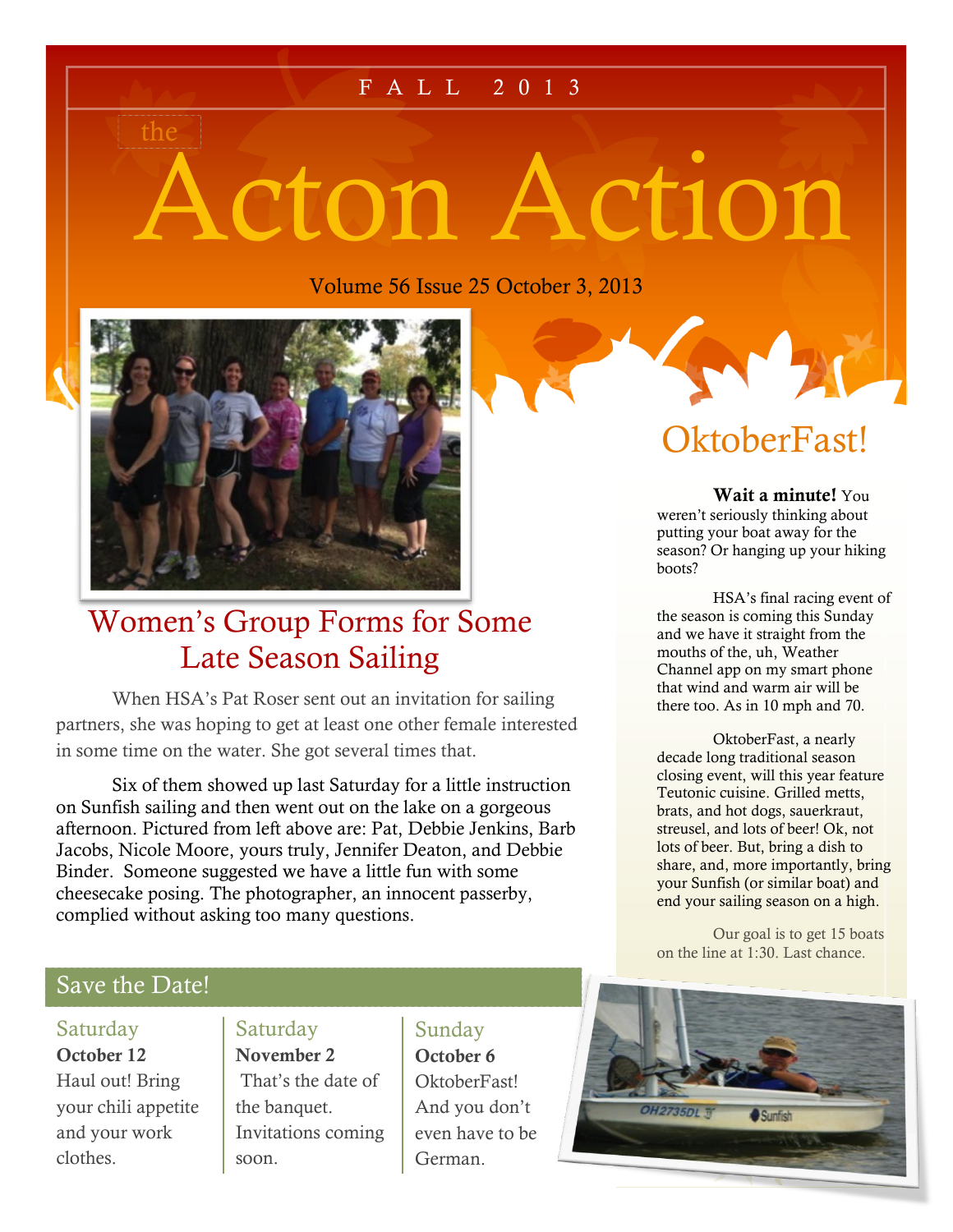### ACTON ACTION **OCTOBER 3, 2013**





# You're Invited

Not racing but want to come out to the lake anyway? Come out Sunday and sail your boat. You don't have to race. Or, volunteer on race committee. If you would like to join us for the sauerkraut and dogs afterwards, bring a dish and meet us at about 3:30 under the Big Tree.

# Fall Series Ends in Soaking

**It looks like a group gathered in mourning but it is just HSA hopefuls showing up strong last Sunday. The weather showed up stronger as massive front moved through last Sunday.**

# Umbrellas? Really?

Despite the poor forecast, 18 showed up for the final day of the fall season, hoping that rain would slow or stop and the final day of the fall series could be held. It was not to be. A torrent of water doused the last flames of competitive fervor and the race committee called it a day.

Racing's loss was Bob Evans gain as 15 of 18 who gathered for what they hoped would be one last moment at the lake in Y's and catamarans ended up eating flapjacks and sipping soup at the Oxford campus of Bob Evans University.

Five catamarans were ready to take on the challenge and were rigged and ready when the final call came. Some of those people will have another chance on the water before winter strikes. At least three HSA catamarans will be at the Old Fox Regatta in Columbus in the middle of October.

Sunfish, of course, have OktoberFast this week and can at least get in that glorious event before stuffing sails and spars in bags for next Spring.

Mystery Picture from last week? It is the bird watching hut near the dry moorage area. Roger had the quickest, correct response. His prize? A late start in race 1 at OktoberFast. Congrats, Roger!

# Haul Out Still to Come

HSA will pull the committee boat from the water and prepare boats for winter storage on Saturday, October 12 at 10 am. Anyone who would like to help with that effort is welcome to come and join in. JoAnn Callahan will, as usual, serve the work party with her fabulous chili and pink lemonade.